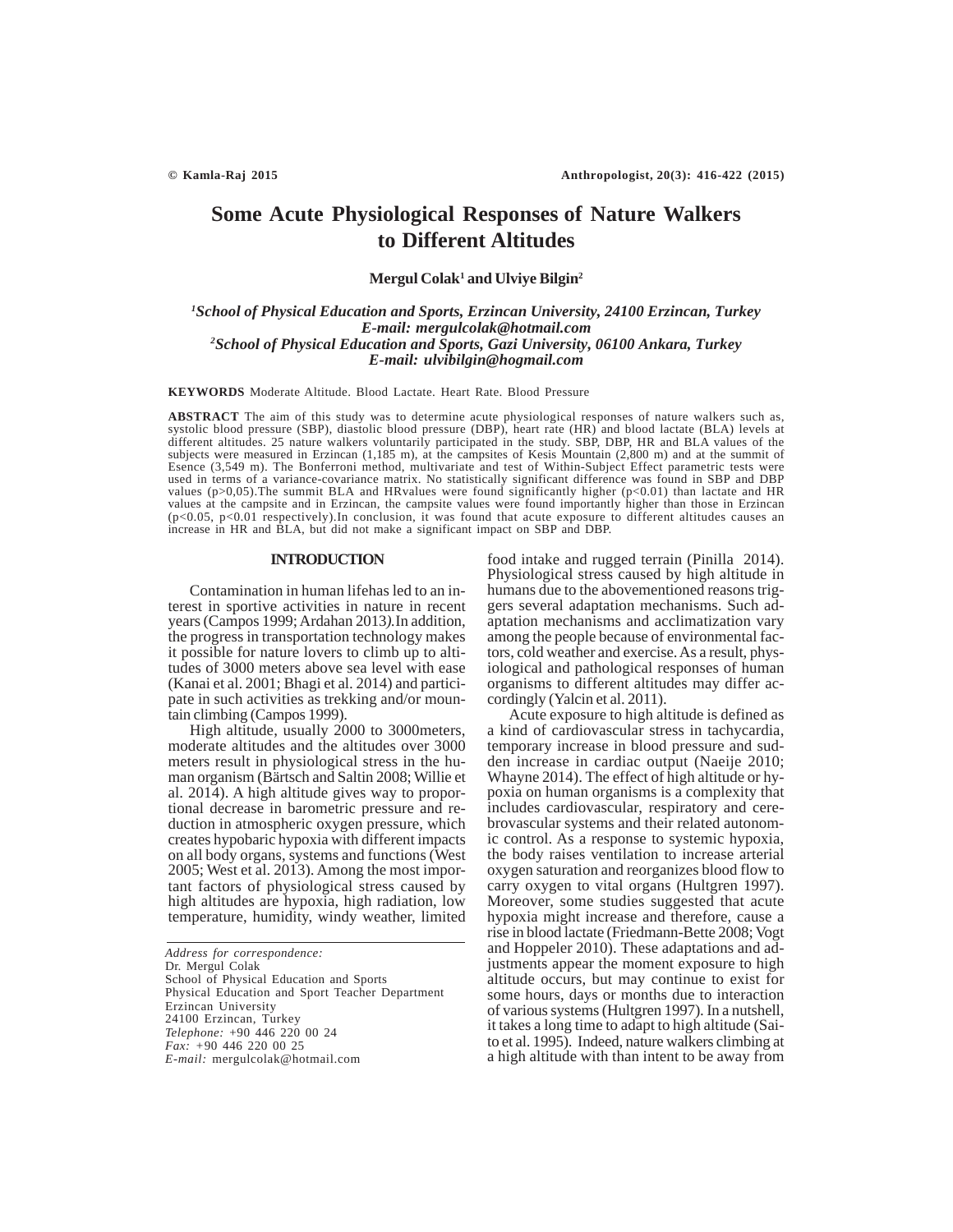the stress of city life and spend their weekend there do not have such a long time to adapt to such altitude. Despite the large number of studies on altitudes (Bärtsch and Swenson 2013; Faulhaber et al. 2014; Liu et al. 2014; Parati et al. 2014) data on the altitude-related physiological changes is somewhat contradictory. For this reason, in this paper, the researchers aimed to reveal some acute physiological responses (SBP, DBP, HR and blood lactate level) of nature walkers to different altitudes.

# **METHODOLOGY**

# **Subjects**

The data of this paper was obtained from  $13<sup>th</sup>$ to  $15<sup>th</sup>$  July 2012 in the traditional Esence climb. Twenty-five nature walkers (16 men and 9 women) voluntarily participated in the study. The participants were previously informed about the content of the research, and gave their written consent for the study. The average age of men is 32.19±8.76 years, average height is 174.56±4.84 cm and body weight is 72.81±9.57 kg while average age, height and body weight of women is 29.40±3.97 years, 167.40±2.40 cm and 63.60±8.87 kg respectively. The measurements were realized at three different altitudes: in Erzincan (1,185 m), at the campsites of Kesis Mountain ranges (2,800 m), and at the summit of Esence (3,549 m). The subjects went up to 2,500 meters by vehicles. After a short walk, they arrived at the campsite at 2,800meters. After an overnight stay at the campsite, they set out at 5:00 am for the summit and reached the summit after a 5.30-hour walk. The measurements were realized before departure from Erzincan, at the campsite and after 10 minute breaks upon arrival at the summit while the subjects were in a sitting position.

#### **Height (cm) and Weight (kg) Measurements**

The height was measured to the nearest 0.1 cm using a stadiometer. Weight was measured to the nearest 0.1 kg on an electronic scale (Seca Corp, Birmingham, United Kingdom). The measurements were performed in Erzincan while the participants wore shorts and t-shirts.

# **Blood Pressure (mmHg) and Heart Rate (beat/min) Measurements**

Blood pressure (Systolic blood pressure (SBP), diastolic blood pressure (DBP)) and heart rate values were measured using the Braun BP 4100 blood pressure monitor.The measurements were realized before departure from Erzincan, at the campsite and after 10-minute breaks upon arrival at the summit while the subjects were in a sitting position. Measurements were performed at two-minute intervals twice and the mean of the results was taken. When the difference between the two measuring values came out to be more than 5 mmHg, the measurements were repeated (Ward and Langton 2007).

# **Blood Lactic Acid Measurements**

Blood lactic acid values were measured using the Accutrend Plus Lactate Analyzer tool (strips used). The measurements were realized before departure from Erzincan, at the campsite and after 10-minute breaks upon arrival at the summit while the subjects were in a sitting position. For a handheld analyzer to be used in the measurement of lactate, test strips from each box, which have a special code, were obtained. Both, the hand held analyzer calibration and the codes on the strips were encoded. The blood taken out of the subject's finger was put in the special part of the tool. The results on the screen were recorded (Baldari et al. 2009).

# **Statistical Analyses**

For the analysis of the data, the Statistical Package for the Social Sciences (SPSS) software for Windows (version 16.0; SPSS, Inc., Chicago, IL) was used. The data was summarized in the form of average and standard deviations. According to the test of normality, for the data showing normality, the parametric tests, multivariate and Test of Within-Subject effect tests were employed in accordance with the variance-covariance matrix, while Bonferroni tests in multiple comparisons were used to find the source of difference. Error performance was 0.05 in this study.

#### **RESULTS**

The average age, height, weight and standard deviations of the participants in the research are given in Table 1. In this paper, the mean ages of female and male participants were found to be 29.40±3.98 and 32.19±8.77 respectively. The mean of body weights was  $63.60\pm8.88$  kg and 72.81±9.57kg, respectively. SBP, DBP, HR, BLA averages and standard deviations of the sub-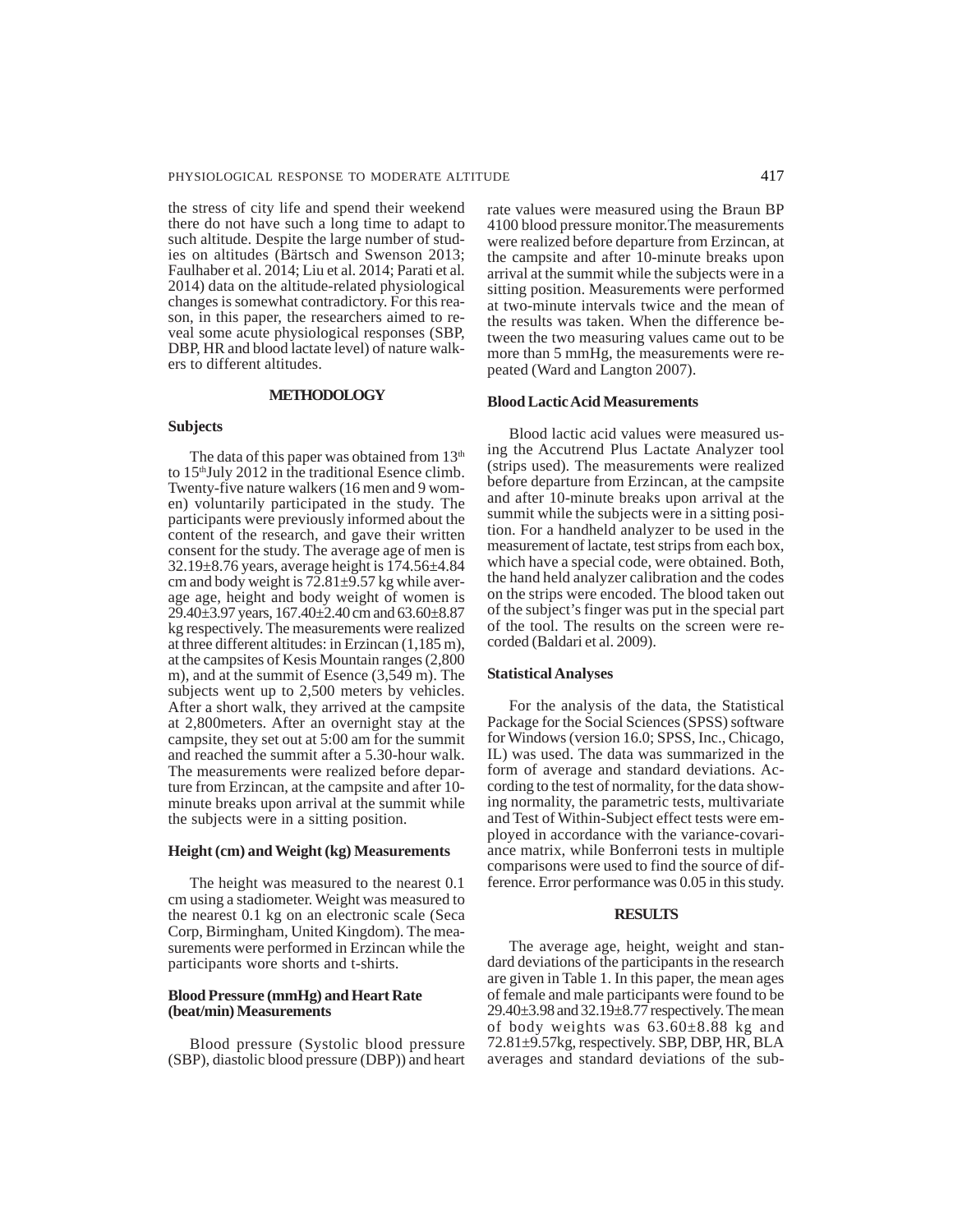**Table 1: Physical characteristics of the subjects**

| Female<br>$(n=9)$                                                 | Male<br>$(n=16)$ | Total<br>$(n=25)$ |
|-------------------------------------------------------------------|------------------|-------------------|
| Age (years) $29.40 \pm 3.98$ $32.19 \pm 8.77$ $31.52 \pm 7.89$    |                  |                   |
| Height (cm) $167.40 \pm 2.48$ 174.56 $\pm 4.84$ 172.86 $\pm 5.34$ |                  |                   |
| Weight (kg) $63.60 \pm 8.88$ $72.81 \pm 9.57$ $70.62 \pm 10.32$   |                  |                   |

jects were displayed (Table 2). As seen in Table 2, female participants and their total SBP and DBP increased with exposure to different altitudes, but blood pressure values of men remained stable. HR and BLA values of subjects increased as the altitude increased. Table 3 examined, variance-covariance structure. It was found stable  $(P>0.05)$ .

**Table 3: Stability of variance-covariance matrix with regards to the variables**

| Variables        | Mauchly's<br>W | <i>Approx.</i><br>$Chi-$<br>square | df                          |       |
|------------------|----------------|------------------------------------|-----------------------------|-------|
| $SBP$ (mmHg)     | 0.795          | 4.354                              | $\mathcal{D}$               | 0.113 |
| $DBP$ (mmHg)     | 0.846          | 3.172                              | $\mathcal{D}_{\mathcal{L}}$ | 0.205 |
| $HR$ (beat/min.) | 0.980          | 0.393                              | $\mathfrak{D}$              | 0.822 |
| $BLA$ (mmol/L)   | 0.845          | 3.196                              | $\mathcal{D}$               | 0.202 |

As seen in Table 4, according to the results of statistical analysis, no significant difference was found in systolic and diastolic blood pressure  $(P>0.05)$  while statistically significant differences was observed in the comparison of heart rate and blood lactate measurements (P<0.01). Because the blood pressure values of men remained stable, the SBP and DBP differences were not meaningful.

**Table 5: Multiple comparisons of heart rate measurements**

| $(I)$ HR | $(J)$ HR         | Averages<br>difference<br>$(I-J)$ | Std.<br>hata   | P                      |
|----------|------------------|-----------------------------------|----------------|------------------------|
| Erzincan | Camp             | $-7.857$                          | 1.970          | $0.002**$              |
| Camp     | Summit<br>Summit | $-23.190$<br>$-15.333$            | 2.232<br>2.118 | $0.000**$<br>$0.000**$ |

 $*$ \*p<0.01

Multiple comparisons of heart rate measurements are examined in Table 5. It can be concluded that the values at the campsite were higher than those measure at Erzincan, while the values with regards to the summit were significantly higher than those taken at Erzincan and the campsite (P<0.01).

Multiple comparisons of blood lactate measurements were given in Table 6. The values from the summit were found to be significantly higher than those concerning Erzincan and the

**Table 2: Average values of physiological responses of participants at different altitudes**

|                 |        | $E$ rzincan (1185m) | Camp (2800m)     | Summit $(3549m)$   |
|-----------------|--------|---------------------|------------------|--------------------|
| $SBP$ (mmHg)    | Female | $96.80 + 12.42$     | $110.40 + 11.80$ | $122.60 + 11.72$   |
|                 | Male   | $132.44+15.48$      | $134.88 + 21.66$ | $134.81 + 20.40$   |
|                 | Total  | $123.95 + 21.27$    | $129.05+22.22$   | $131.90 \pm 19.18$ |
| $DBP$ (mmHg)    | Female | $67.20 + 8.32$      | $76.80 + 8.56$   | $91.80 + 11.19$    |
|                 | Male   | $83.81 + 11.692$    | $83.88 + 8.35$   | $84.12 + 9.32$     |
|                 | Total  | 79.86+12.997        | $82.19 + 8.74$   | $85.95 + 10.07$    |
| $HR$ (beat/min) | Female | $77.00 + 4.123$     | $81.80 + 6.80$   | $97.80 + 6.97$     |
|                 | Male   | $77.56 + 11.927$    | $86.37 + 11.34$  | $101.50 + 7.80$    |
|                 | Total  | $77.43 + 10.496$    | $85.29 + 10.47$  | $100.62 + 7.61$    |
| $BLA$ (mmol/L)  | Female | $1.78 \pm 0.59$     | $2.38 \pm 0.84$  | $2.96 + 0.66$      |
|                 | Male   | $1.77 + 1.15$       | $2.33 + 1.76$    | $3.79 + 2.41$      |
|                 | Total  | $1.77 + 1.03$       | $2.34 + 1.57$    | $3.60 \pm 2.14$    |

#### **Table 4: Comparison of measurements of participants in the research**

|                  |                    | Type III sum<br>of squares | df | Mean square |        | P         |
|------------------|--------------------|----------------------------|----|-------------|--------|-----------|
| $SBP$ (mmHg)     | Sphericity Assumed | 681.556                    |    | 340.778     | 2.029  | 0.145     |
| $DBP$ (mmHg)     | Sphericity Assumed | 397.238                    | 2  | 198.619     | 2.369  | 0.107     |
| $HR$ (beat/min.) | Sphericity Assumed | 5842.508                   | 2  | 2921.254    | 62.504 | $0.000**$ |
| $BLA$ (mmol/L)   | Sphericity Assumed | 36.549                     |    | 18.274      | 24.548 | $0.000**$ |

 $*$  $p<0.01$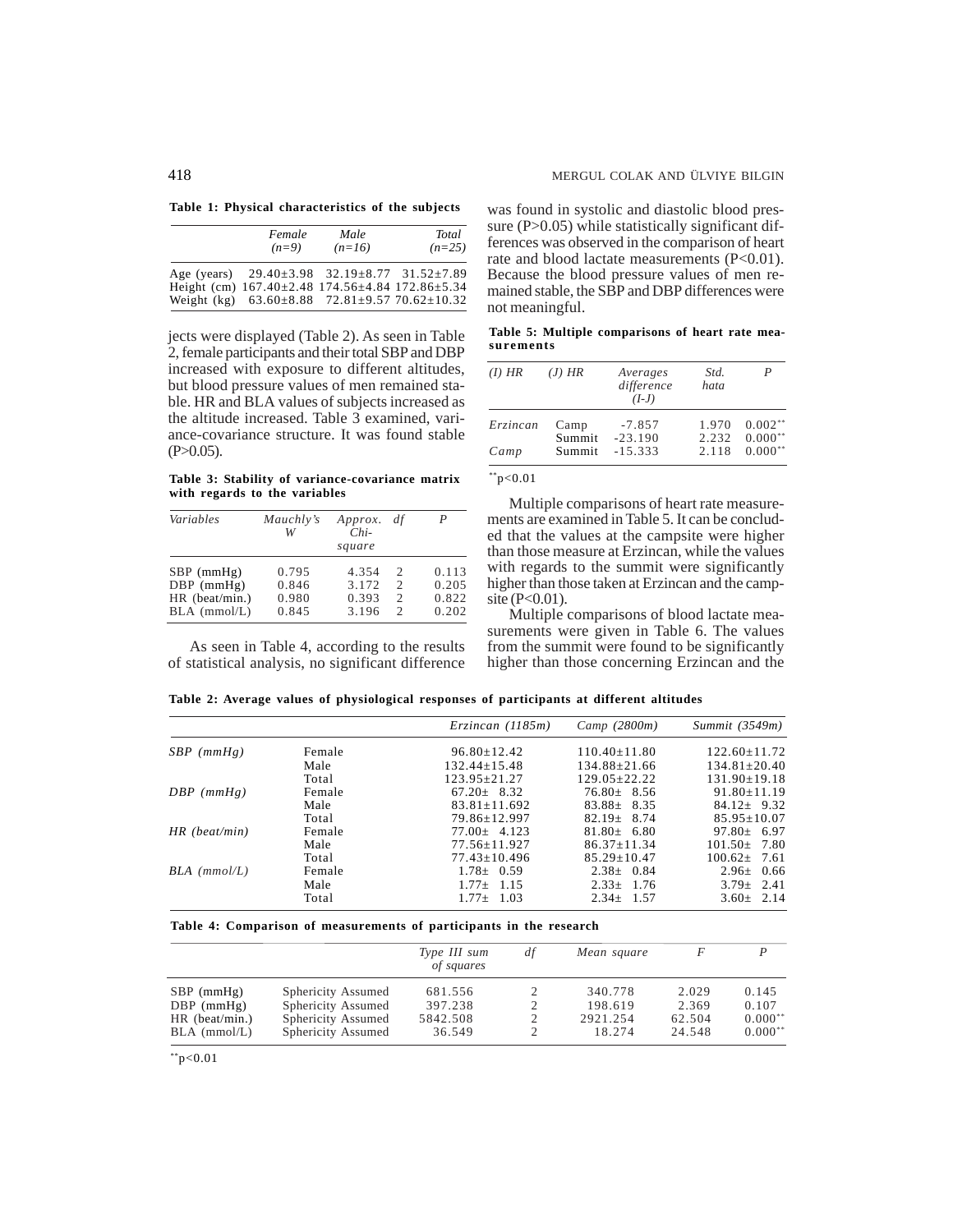**Table 6: Multiple comparisons of blood lactate measurements**

| $(I)$ BLA | $(J)$ BLA | Averages<br>difference<br>$(I-J)$ | Std.<br>hata | P           |
|-----------|-----------|-----------------------------------|--------------|-------------|
| Erzincan  | Camp      | $-.571$                           | 0.207        | $0.037*$    |
|           | Summit    | $-1.824$                          | 0.292        | $0.000**$   |
| Camp      | Summit    | $-1.252$                          | 0.291        | 水水<br>0.001 |
| p<0.05    | b<0.01    |                                   |              |             |

campsite  $(p<0.01)$ , while the values with from the campsite were significantly higher than those of Erzincan ( $P<0.05$ ).

## **DISCUSSION**

In the present paper in which some acute physiological responses of nature walkers at different altitudes were examined, with the increase in altitude, the increase in their acute systolic and diastolic blood pressure was not statistically significant (p>0.05). However, a statistically significant increase was found in the heart rate and blood lactate levels  $(p<0.01)$  (Table 4).

Hypoxia emerging due to a decrease in ambient pressure and oxygen pressure respired, is a strong environmental stress factor caused by such cardiovascular adaptations as increases in heart rate, respiratory rate, sudden increase in cardiac output, and low systemic blood pressure (Rowell et al. 1989; Halliwill et al. 2003; Naeije 2010). Hypoxia leads to an increase in sympathetic activity or decrease in parasympathetic activity affecting heart rate dynamics and causes signaling peripheral chemoreceptors and rise in local vasodilation (that is, decrease in blood pressure) (Somers et al. 1989; Kara et al. 2003).

Responses of hyperventilation to chemoreceptor signals result in heart rate, cardiac output, increase in catecholamine, and very little difference in blood pressure. Acute hypoxia (Marshall 1994; Reis et al. 1994) sensed by peripheral and medullary chemoreceptors activates strongly sympathetic neural system (Calbet 2003). Depending on the increase in the activation of sympathetic neural system, blood norepinephrine increases and this causes a rise in the heart rate (Hallagan and Pigman 1998).The heart rate and rise in blood pressure resulting from acute exposure to altitude are reported to be related with increasing level of norepinephrine (Wyatt 2014).

Another acute response due to the altitude is an increasein the rest and submaximal cardiac output. In order to catch the low partial oxygen pressure in tissues, increasing cardiac output is primarily provided through increase in heart rate. Blood supply increases with altitude due to arterial desaturation (McArdle et al. 2010).

In most previous studies, it is asserted that acute hypoxia had a trivial impact on systemic blood pressure in humans (Vogel et al. 1967; Vogel and Harris 1967; Kanstrup et al.1999). During a long-lasting hypoxia, systemic blood pressure, specifically average arterial blood pressure and diastolic blood pressure are reported to increase gradually, with increase in norepinephrine in plasma concentration and disposed off through urine (Wolfel et al. 1994; Mazzeo et al. 1998). Some researchers reported an increase in resting blood pressure at over 4000 meters of altitude (Mazzeo et al. 1991; Antezana et al. 1994).

In another paper where responses of women to catecholamine at 4300 meters for 12 days, no significant change was seen in the systolic blood pressure (SBP), and the diastolic blood pressure (DBP) was at peak level during the  $3<sup>rd</sup>$  and  $4<sup>th</sup>$ days, and remained stable at this level during the period spent (12 days) at the altitude. In addition, both, at the follicular and luteal phase, a close relation is reported between DBP and urinary norepinephrine secretion (Mazzeo et al. 1998). In another paper, Kanstrup et al. (1999) studied blood pressure and plasma catecholamine for 24 hours and 5 days after climbing up to 4,559 meters. In this study, it was found that on the first day after climbing up to the high altitude, the SBP increased compared to when at sea level and decreased on the 5<sup>th</sup> day again while DBP increased both on the first and fifth day.

Moreover, Saito et al. (1999) stated that no significant difference was observed between the average blood pressure values at moderate altitude (2700m and 3700m) and at sea level for the trekkers with no training. However, following the exercise, the increase in blood pressure at 3700meters was reported to be significantly higher than that at 2700 meters. Similarly, in other studies conducted earlier, it was seen that hypoxia did not cause any or led to a slight increase in blood pressure. For instance, Somers et al. (1989) argued that average arterial pressure in hypoxia was 3mmHg above normoxia conditions. In most studies (Shave 2004; Houssiere et al. 2006; Snyder et al. 2008; Faulhaber et al. 2010; Wee and Climstein 2015) exposure to acute hy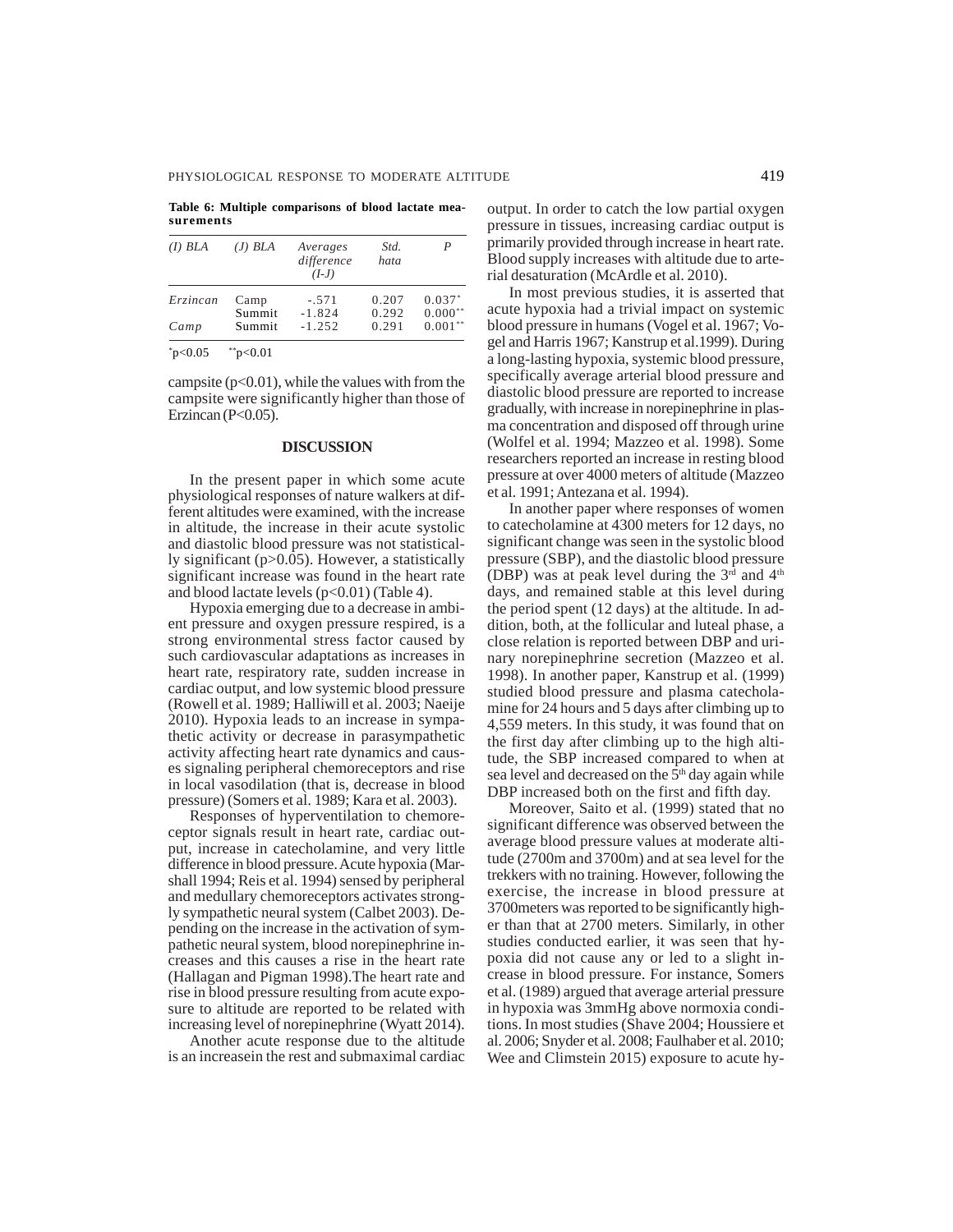poxia resulted in no change in the SBP and DBP. In this paper, considering acute blood pressure of nature walkers at different altitudes, the findings show a similarity with the relevant literature, (Kontos et al. 1967; Vogel et al. 1967; Vogel and Harris 1967; Somers et al. 1989; Saito et al. 1999; Shave 2004; Houssiere et al. 2006; Snyder et al. 2008; Faulhaber et al. 2010; Wee and Climstein 2015) while no similarity is seen with the results of other studies examined.

Halliwill and Minson (2002) pointed out that various responses of blood pressure to hypoxia result from differences between hypocapnic and isocapnic hypoxia, whether individuals have been subjected to hypoxia or altitude and the degree of hypoxia and different individual responses to hypoxia. Therefore, the results obtained regarding the blood pressure of nature walkers do not show similarity with some studies due to the reasons given by Halliwill and Minson (2002).

In the present paper, it was found that heart rate increased with increase in altitude. The value of the heart rate at the peak of 3,549 meters was significantly higher than that at 2,800 meters and 1,185 meters, whereas the heart rate value at 2,800 meters was significantly higher than that at 1,185meters (p<0.01) (Table 5).

Exposure to high altitude covers some physiological changes like increase in resting and submaximal KAH and ventilation, rise in blood pressure and catecholamine secretion and decrease in max VO<sub>2</sub>. These changes result in increase in oxygen delivery to tissues, increase in alveolar PO<sub>2</sub> accompanied by decrease in  $H^+$  ion and CO<sub>2</sub>, increase in lactate production, reduction in work capacity and increase in vascular resistance (Brooks et al. 2000). An increase in the blood norepinephrine level, depending on the rise in the activity of sympathetic nervous system at high altitude regulates heart rate volume and peripheral vascular resistance, and leads to an increase in heart rate (Hallagan and Pigman 1998; Wyatt 2014). In addition, individuals ascending to high altitude also experience a decrease in stroke volume and compensate an increase in heart rate (Buchheit et al. 2012).

Despite the abovementioned physiological changes at high altitude, in some studies, moderate altitudes were reported not to cause any significant change on heart rate (Saito et al. 1995; Faulhaber et al. 2010). However, in most studies conducted at different altitudes, it was reported

that high altitude increased significantly the heart rate (Mazzeo et al. 1998; Kanstrup et al. 1999; Halliwill and Minson 2002; Calbet 2003; Heinonen et al. 2012; Parati et al. 2014). In another paper, Kanai et al. (2001) found that heart rate of tourists at 3,700meters was higher than that at sea level and at 2,700 meters.Subudhi et al. (2014) determined that the heart rate after acute and a sixteen-day acclimatization was higher than at sea level.

The results of the study concerning heart rate show similarity with most of the literature while they are not similar with the findings in some studies (Saito et al. 1999; Faulhaber et al. 2010). The studies showed that compared to at sea level, acute exposure to high altitude results in an increase in cardiac output and heart rate in both resting and at a certain level of exercise (Reeves et al. 1987; Ward et al. 1995). In addition, Ward et al. (1995) argued that the higher the altitude is, the higher the heart rate at resting and a certain level of exercise. The discrepancy between the heart rate values of nature walkers and the results of some researches is thought to originate in the degree of altitude where measurement is done, whether the individuals are exposed to high altitude, environmental factors and differences between the responses of individuals to hypoxia.

In the present paper, the blood lactate measurement of nature walkers taken at 3,549 meters and 2,800 meters was found to be higher than that at 1,185 meters while the lactate value measured at 3,549 meters was higher than that at 2,800 meters (p<0.05, p<0.01) (Table 6).

Heinonen et al. (2012) stated that exposure to acute hypoxia at 3,400 meters of altitude did not have any impact on the blood lactate level. Contrastively, compared to normoxia, blood lactate level is higher in acute hypoxia in case of certain workloads (Adams and Welch 1980; Parolin et al. 2000; Mazzeo 2008). In some studies conducted, exposure to acute hypoxia at 4,300 meters of altitude is reported to increase glycogenolysis, glycolysis and blood lactate production (Friedmann-Bette 2008; Vogt and Hoppeler 2010). Wyatt (2014) stated that catecholamine activity at high altitude regulates heart rate and peripheral vascular resistance and affects the use of energy sources. In the same study, the rise in catecholamine secretion triggers the needed anaerobic glycolysis for energy production and therefore the use of carbohydrates. As a result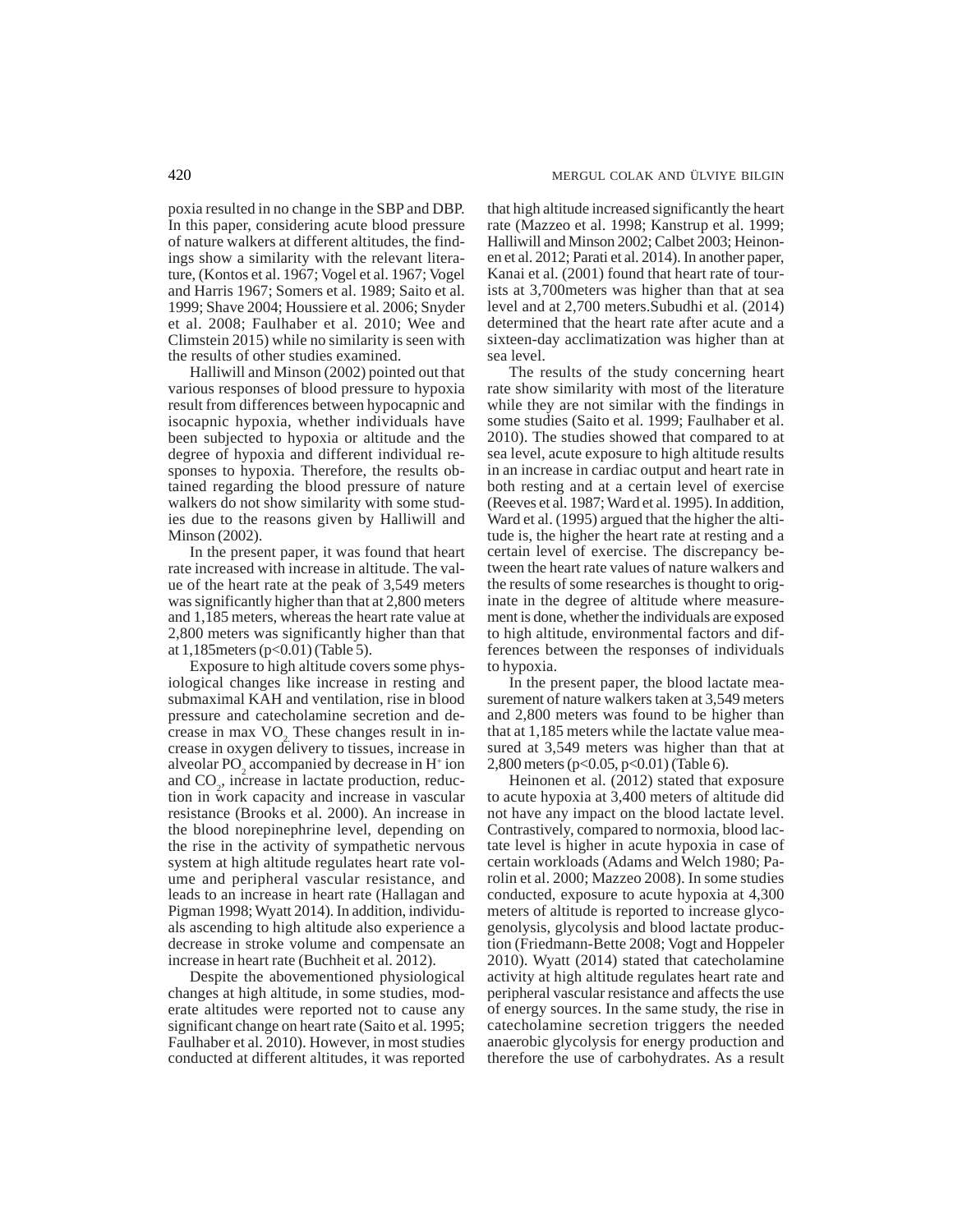of partial decomposition of carbohydrates together with anaerobic glycolysis, an augmentation is seen in the amount of lactate accumulated in muscle and blood (Fox et al. 1993). The results obtained in this paper with regards to blood lactate levels demonstrate similarity with most studies. With the increase in altitude, the augmentation in blood lactate levels is thought to result from the increasing use of carbohydrates in acute hypoxia as sources of energy and increasing energy production through anaerobic glycolysis.

# **CONCLUSION**

It can be concluded that acute exposure to different altitudes increases heart rate and blood lactate levels of nature walkers but no significant effect is observed on systolic and diastolic blood pressure.

## **RECOMMENDATIONS**

In the light of this study, since acute exposure to medium altitude does not lead to any serious physiological changes in terms of health, people are advised to go up to medium altitudes on the weekends.

# **ACKNOWLEDGEMENTS**

I acknowledge my deepest gratefulness to all nature walkers who participated in the study.

# **REFERENCES**

- Adams R, Welch HG 1980.Oxygen uptake, acid-base status, and performance with varied inspired oxygen fractions. *J Appl Physiol,* 49: 863-868*.*
- Antezana AM, Kacimi R, Le Trong JL, Marchal M, Abousahl I et al. 1994. Adrenergic status of humans during prolonged exposure to the altitude of 6,542m. *J Appl Physiol,* 76: 1055-1059.
- Ardahan F, Mert M 2013.The validity and reliability of motivational factors scale and the benefits scale of participating in trekking activities for Turkish pop-ulation. *International Journal of Human Sciences,* 10(2): 338-355.
- Baldari C, Bonavolonta V, Emerenziani GP, Gallotta MC, Silva AJ, Guidetti L 2009. Accuracy, reliability, linearity of Accutrend and Lactate Pro versus EBIO plus analyzer. *European Journal of Applied Physiology,* 107(1): 105-111.
- Bärtsch P, Saltin B 2008. General introduction to altitude adaptation and mountain sickness. *Scand J Med Sci Sports,* 18(1): 1-10.
- Bärtsch P, Swenson ER 2013. Clinical practice: Acute high-altitude illnesses. *N Engl J Med,* 368: 2294- 2302.
- Bhagi S, Srivastava S, Singh SB 2014. High-altitude pulmonary edema: Review. *J Occup Health,* 56: 235- 243.
- Brooks GA, Fahey TD, White TP, Baldwin KM 2000. *Exercise Physiology: Human Bioenergetics and Its Applications*. 3rd Edition. Mountain View, CA: Mayfield Publishing Company.
- Buchheit M, Kuitunen S, Voss SC, Williams BK, Mendez- Villanueva A et al. 2012. Physiological strain associated with high – intensity hypoxic intervals in highly trained young runners. *The Journal of Strength and Conditioning Research,* 26(1): 94-105.
- Calbet JAL 2003. Chronic hypoxia increases blood pressure and noradrenaline spilover in healtthy humans. *J Physiol,* 55(1): 379-386.
- Campos AL, Costa RVC 1999. Physical activity at moderate and high altitudes: Cardiovascular and respiratory morbidit. *Arq Bras Cardiol,* 73(1): 121-128.
- Faulhaber M, Gatterer H, Haider T, Patterson C, Burtscher M 2010. Intermittent hypoxia does not affect endurance performance at moderate altitude in well-trained athletes. *Journal of Sports Sciences,* 28(5): 513-519.
- Faulhaber M, Wille M, Gatterer H, Heinrich D, Burtscher M 2014. Resting arterial oxygen saturation and breathing frequency as predictors for acute mountain sickness development: A prospective cohort study. *Sleep Breath,* 18: 669-674.
- Fox EL, Bowers RW, Foss ML 1993. *The Physiologycal Basis for Exercise and Sport*. 5thEdition. Madison, WI : WCB Brown and Benchmark.
- Friedmann-Bette B 2008. Classical altitude training. *Scand J Med Sci Sports,* 18(S1): 11-20.
- Halliwill JR, Minson CT 2002. Effect of hypoxia on arterial baroreflex control of heart rate and muscle sympathenic nerve activity in humans. *J Appl Physiol,* 93: 857-864.
- Halliwill JR, Morgan BJ, Charkoudian N 2003. Peripheral chemoreflex and baroreflex interactions in cardiovascular regulation in humans. *J Physiol,* 552: 295- 302.
- Hallagan LF, Pigman EC 1998. Altitude: Acclimatization to Intenmediate Altitudes. Encyclopedia of Sports Medicine and Science. From <http://www. sportscie. org> (Retrieved on 14 January 2015).
- Heinonen I, Kemppainen J, Kaskinoro K, Peltonen JE, Spilä HT et al. 2012. Effects of adenosine, exercise, and moderate acute hypoxia on energy substrate utilization of human skeletale muscle. *Am J Physiol Regul Integr Comp Physiol,* 302: R385-R390.
- Houssiere A, Najem B, Pathak A, Xhaet O, Naeije R et al. 2006. Chemoreflex and metaboreflex responses to static hypoxic exercise in aging humans. *Med Sci Sports Exerc,* 38(2): 305-312.
- Hultgren HN 1997. *High Altitude Medicine.* Stanford, CA: Hultgren.
- Liu Y, Zhang JH, Gao XB, Wu XJ, Yu J et al. 2014. Correlation between blood pressure changes and AMS, sleeping quality and exercise upon high-altitude exposure in young Chinese men. *Military Medical Research,* 1: 1-9.
- Kanai M, Nishihara F, Shiga T, Shimada H, Saito S 2001. Alterations in autonomic nervous control of heart rate among tourists at 2700 and 3700m above sea level. *Wilderness and Environmental Medicine,* 12: 8-12.